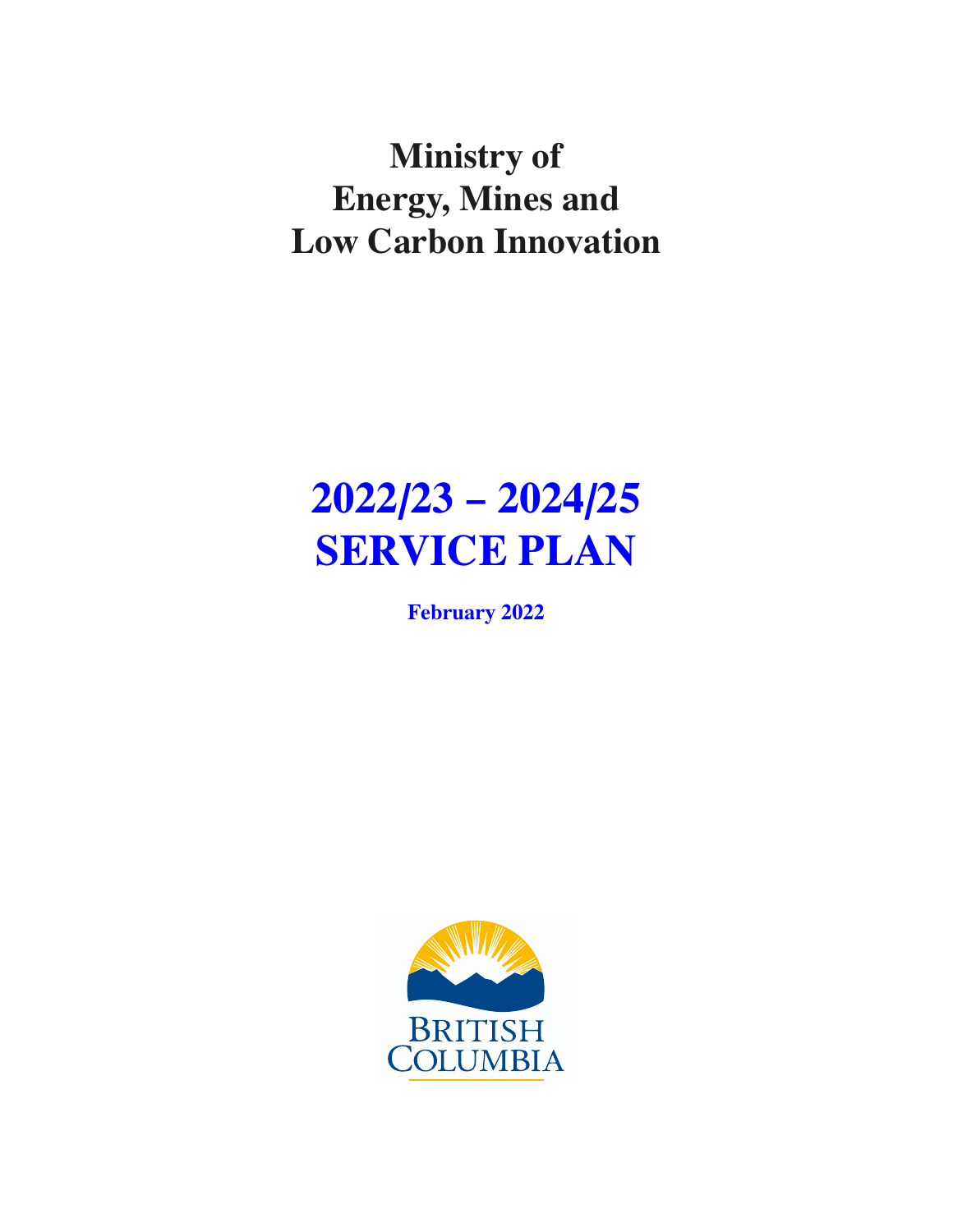For more information on the Ministry of Energy, Mines and Low Carbon Innovation contact: Deputy Minister's Office PO Box 9313 STN PROV GOVT V8W 9N3 778-698-7283 Or visit our website at [www.gov.bc.ca/EMLI](http://www.gov.bc.ca/EMLI)

Published by the Ministry of Energy, Mines and Low Carbon Innovation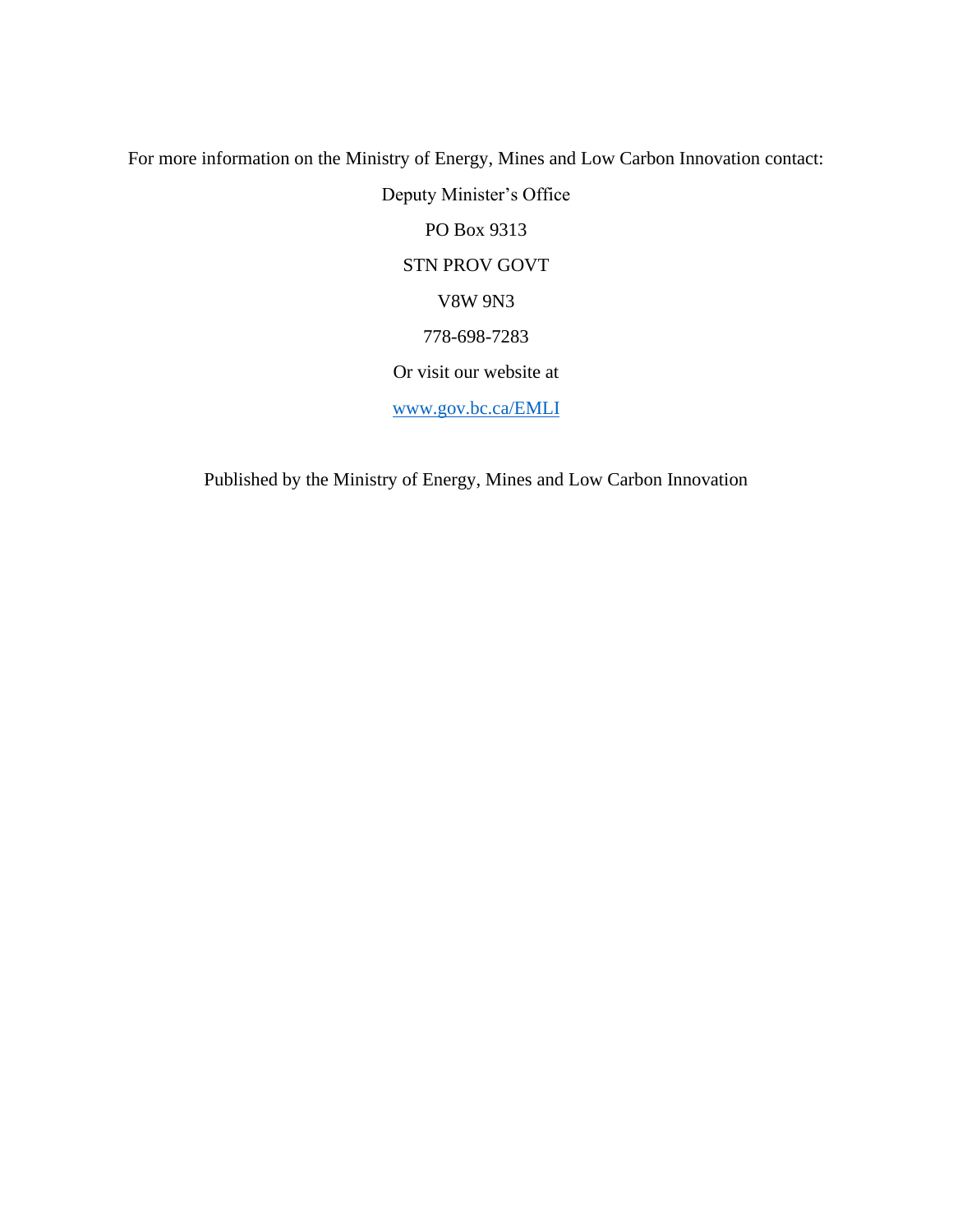## <span id="page-2-0"></span>**Minister's Accountability Statement**



The *Ministry of Energy, Mines and Low Carbon Innovation 2022/23 – 2024/25 Service Plan* was prepared under my direction in accordance with the *Budget Transparency and Accountability Act*. I am accountable for the basis on which the plan has been prepared.

Bruce 11 Pa

Honourable Bruce Ralston Minister of Energy, Mines and Low Carbon Innovation February 4, 2022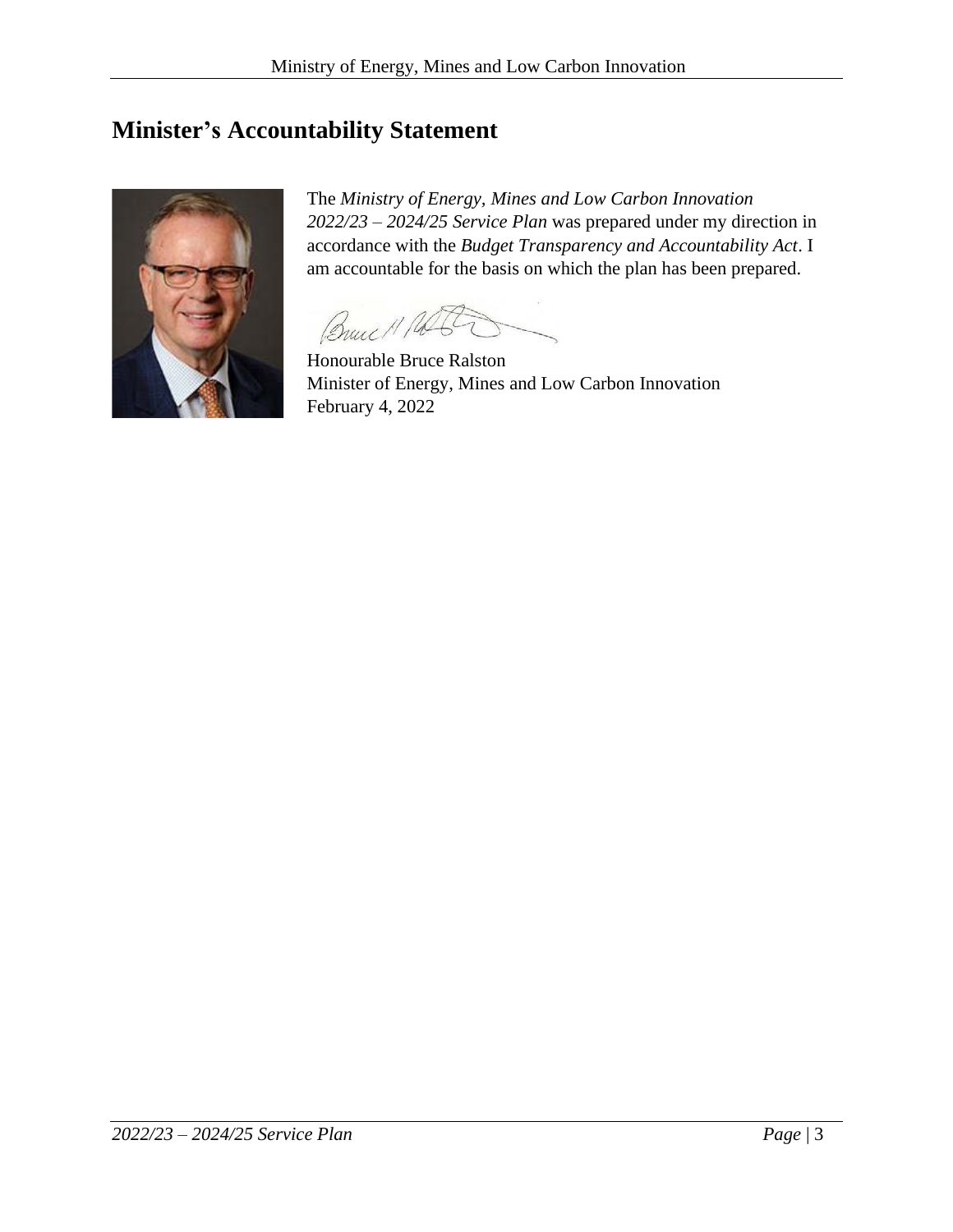## **Table of Contents**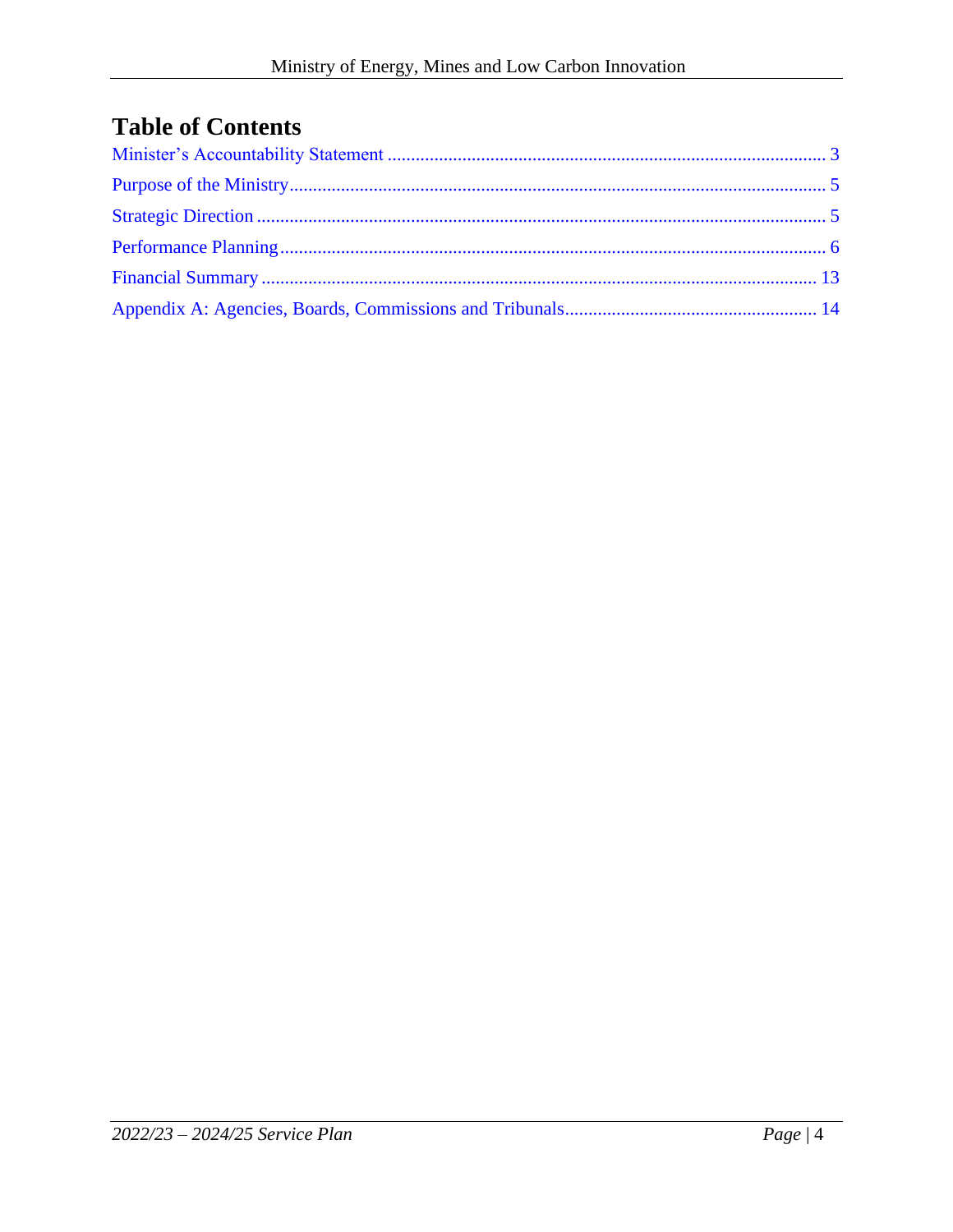## <span id="page-4-0"></span>**Purpose of the Ministry**

The [Ministry of Energy, Mines and Low Carbon Innovation](http://www.bclaws.ca/civix/document/id/complete/statreg/96298_01) (Ministry) is responsible for British Columbia's (B.C.'s) electricity, alternative energy, hydrogen, oil, natural gas and related infrastructure, and the province's mining and mineral exploration sectors. These sectors are made up of diverse interests that explore for and produce oil, natural gas, coal, and other valuable minerals and that develop energy and electricity generation, transmission and distribution infrastructure. To support Government's coordinated climate, energy and economic objectives, the Ministry focuses on advancing energy efficiency and clean or renewable energy sources and technologies, making sure that the energy we use, develop and export is the cleanest possible.

The Ministry facilitates electricity, mining and oil and gas sectors which are globally competitive, demonstrate leading environmental practices, and advance reconciliation with Indigenous peoples, while providing opportunities and quality jobs for British Columbians and a fair return on resources to support the province's economic recovery following the COVID-19 global pandemic.

The Ministry carries out this work in support of the CleanBC plan [and Roadmap to 2030,](https://cleanbc.gov.bc.ca/) as well as commitments to Indigenous reconciliation. In fulfilling its mandate, the Ministry consults and collaborates with other ministries and levels of government, private sector stakeholders, Indigenous people, communities, regulators, environmental and industry organizations, and the public.

The Ministry supports the Minister in discharging responsibilities for the following Crown Corporations: [British Columbia Hydro and Power Authority](https://www.bchydro.com/index.html) (BC Hydro), the [BC Oil and Gas](http://www.bcogc.ca/)  [Commission](http://www.bcogc.ca/) (OGC), and is also responsible for the [Assayers Certification Board of Examiners .](https://commons.bcit.ca/assayerscert/)

## <span id="page-4-1"></span>**Strategic Direction**

In 2022/2023, the Government of British Columbia will continue its whole-of-government response to the COVID-19 pandemic with a focus on protecting the health, social and economic well-being of British Columbians. Building on our economic, environmental, and social strengths while looking to seize opportunities to improve outcomes for all British Columbians will be an important aspect of each ministry's work as we respond to COVID-19 and recover from devastating floods and wildfires. The policies, programs and projects developed over the course of this service plan period will align with the five foundational principles established by Government in 2020: putting people first; working toward lasting and meaningful reconciliation; supporting equity and anti-racism; ensuring a better future through fighting climate change and meeting our greenhouse gas reduction targets; and supporting a strong, sustainable economy that works for everyone. This 2022/23 service plan outlines how the Ministry of Energy, Mines and Low Carbon Innovation will support the government's priorities including the foundational principles listed above and selected action items identified in the [November 2020 Minister's](https://news.gov.bc.ca/files/EMLI-Ralston-mandate.pdf)  [Mandate Letter.](https://news.gov.bc.ca/files/EMLI-Ralston-mandate.pdf)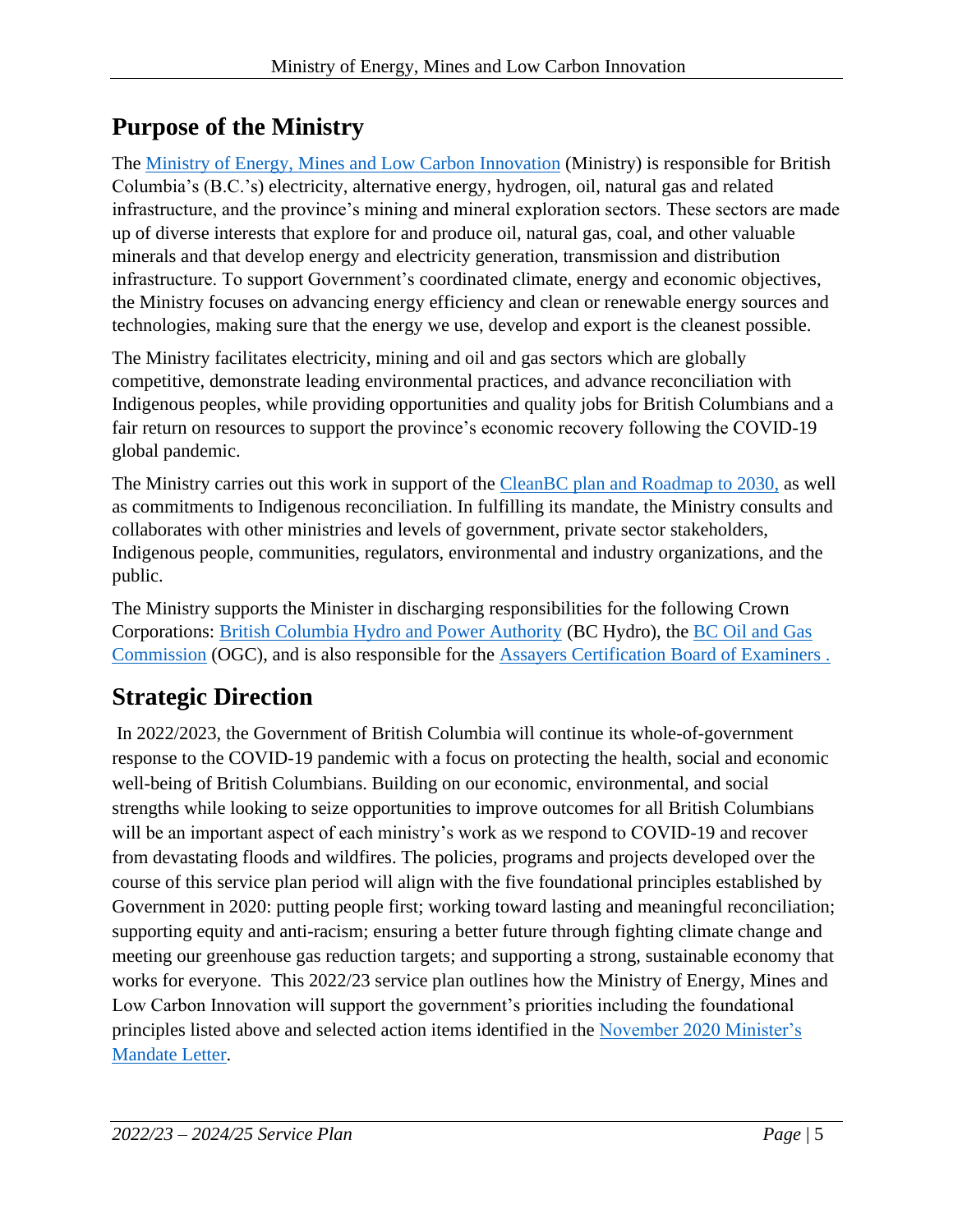## <span id="page-5-0"></span>**Performance Planning**

#### **Goal 1: An innovative, low carbon energy portfolio that advances CleanBC economic opportunities across all sectors.**

**Objective 1.1: Accelerate efforts to decarbonize B.C.'s energy sectors and usage to support the provincial CleanBC plan.**

#### **Key Strategies**

- Work with Canada and stakeholders to expand electrification of industries of all sizes across sectors to fast-track their efforts to go green.
- Ensure the carbon-intensity of transportation fuels is reduced through the Low Carbon Fuel Standard.
- Continue to incorporate direction from the CleanBC plan and CleanBC Roadmap to 2030 into ministry legislation, policies, programs, and operations to meet provincial energy, economic and climate goals.
- Work with BC Hydro to ensure the Province's generation, transmission and distribution assets continue to deliver reliable and cost-effective service.
- Implement the B.C. Hydrogen Strategy.
- Work with the Ministry of Transportation and Infrastructure to develop a Clean Transportation Action Plan for 2023, that takes an "efficiency first" approach to decarbonizing the transportation sector, and that focuses on five pillars: reduce distance travelled, increase mode shift, improve vehicle efficiency, adopt zero-emission vehicles, use clean fuels.
- Continue to implement legislation and policies to advance energy efficiency and zeroemission vehicles in the transportation sector, including increasing light-duty vehicle targets, and establishing targets for other vehicle weight classes, under the *Zero-Emissions Vehicle Act* and Regulation.

| <b>Performance Measure(s)</b>                                                                                       | 2021/22         | 2022/23       | 2023/24       | 2024/25       |
|---------------------------------------------------------------------------------------------------------------------|-----------------|---------------|---------------|---------------|
|                                                                                                                     | <b>Forecast</b> | <b>Target</b> | <b>Target</b> | <b>Target</b> |
| 1.1 Clean, renewable and low<br>carbon energy as a share of total<br>utility and transportation energy<br>sales $1$ | 31%             | 32%           | 33%           | 34%           |

Data Source: Compiled by the Ministry of Energy, Mines and Low Carbon Innovation and includes data from BC Hydro.

 $1$ <sup>1</sup> The following data is tracked to provide the performance measure: BC Hydro's performance in clean procurement; FortisBC's performance in deploying Renewable Natural Gas; relative sales of electricity and natural gas using data from the largest utilities; and transportation fuels data.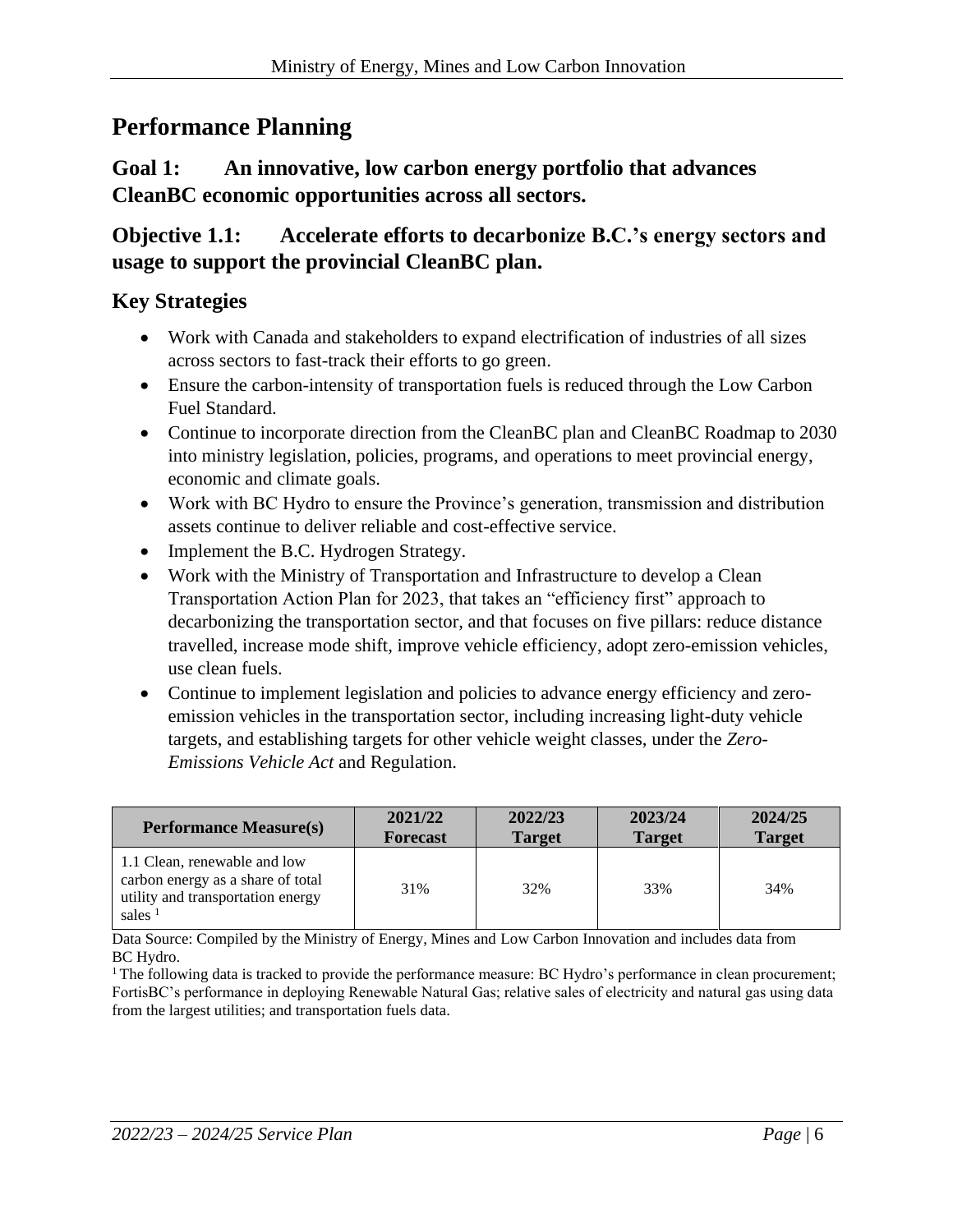#### **Linking Performance Measure to Objective**

The provincial energy objectives in the CleanBC plan confirm the role of electricity and BC Hydro in reducing greenhouse gas (GHG) emissions where it displaces higher carbon energy sources. This performance measure supports the objective of decarbonization, as the Ministry's programs and regulations directly impact energy utilities and the transportation fuels industries.

#### **Objective 1.2: Quality programs and incentives that encourage British Columbians to choose greener homes, buildings and transportation.**

#### **Key Strategies**

- Increase affordability and accessibility of clean transportation options through GoElectric program investments in public awareness, skills training, advanced research and commercialization, home and workplace charging rebates, public charging and hydrogen fuelling infrastructure, fleets, vehicle rebates across all vehicle classes, and commercial vehicle pilots.
- Introduce income-based rebates for new Zero Emission Vehicles (ZEVs).
- Work with utility, private and public partners to complete B.C.'s Electric Highway by 2024, ensuring geographic connectivity for EVs across all highways and major roads in B.C., and to install 10,000 public chargers by 2030.
- Enhance utility and provincial energy efficiency programs through improved accessibility, alignment with CleanBC and increased supports for low-income households.
- Continue to implement legislation and policies to advance energy efficiency and conservation in the built environment, including energy efficiency standards and a system to provide energy efficiency information on listed homes.

| <b>Performance Measure(s)</b>                                                | 2021/22         | 2022/23       | 2023/24       | 2024/25       |
|------------------------------------------------------------------------------|-----------------|---------------|---------------|---------------|
|                                                                              | <b>Forecast</b> | <b>Target</b> | <b>Target</b> | <b>Target</b> |
| 1.2 Zero-Emission Vehicle sales per cent<br>of new light-duty vehicle sales. | 10%             | 12%           | 14%           | 18%           |

Data Source: Compiled by Ministry of Energy, Mines and Low Carbon Innovation staff from BC Hydro, ICBC and ZEV sales. Transport Canada defines a light-duty vehicle as one that weighs 3,856kg (8,500lbs) or less.

#### **Linking Performance Measure to Objective**

Transportation currently accounts for 38 per cent of B.C.'s total GHG emissions. As a result, to reduce GHG emissions and meet B.C.'s [climate targets,](https://www2.gov.bc.ca/gov/content/environment/climate-change/planning-and-action/sectoral-targets) significant and sustained action needs to be taken to reduce GHG emissions from light, medium and heavy-duty vehicles. Increased adoption of light duty ZEVs will contribute to reductions in B.C.'s GHG emissions and improve air quality. This performance measure supports progress towards Government's target of increasing the number of light duty ZEVs in B.C., reaching 100% of all new light-duty vehicle sales by 2035.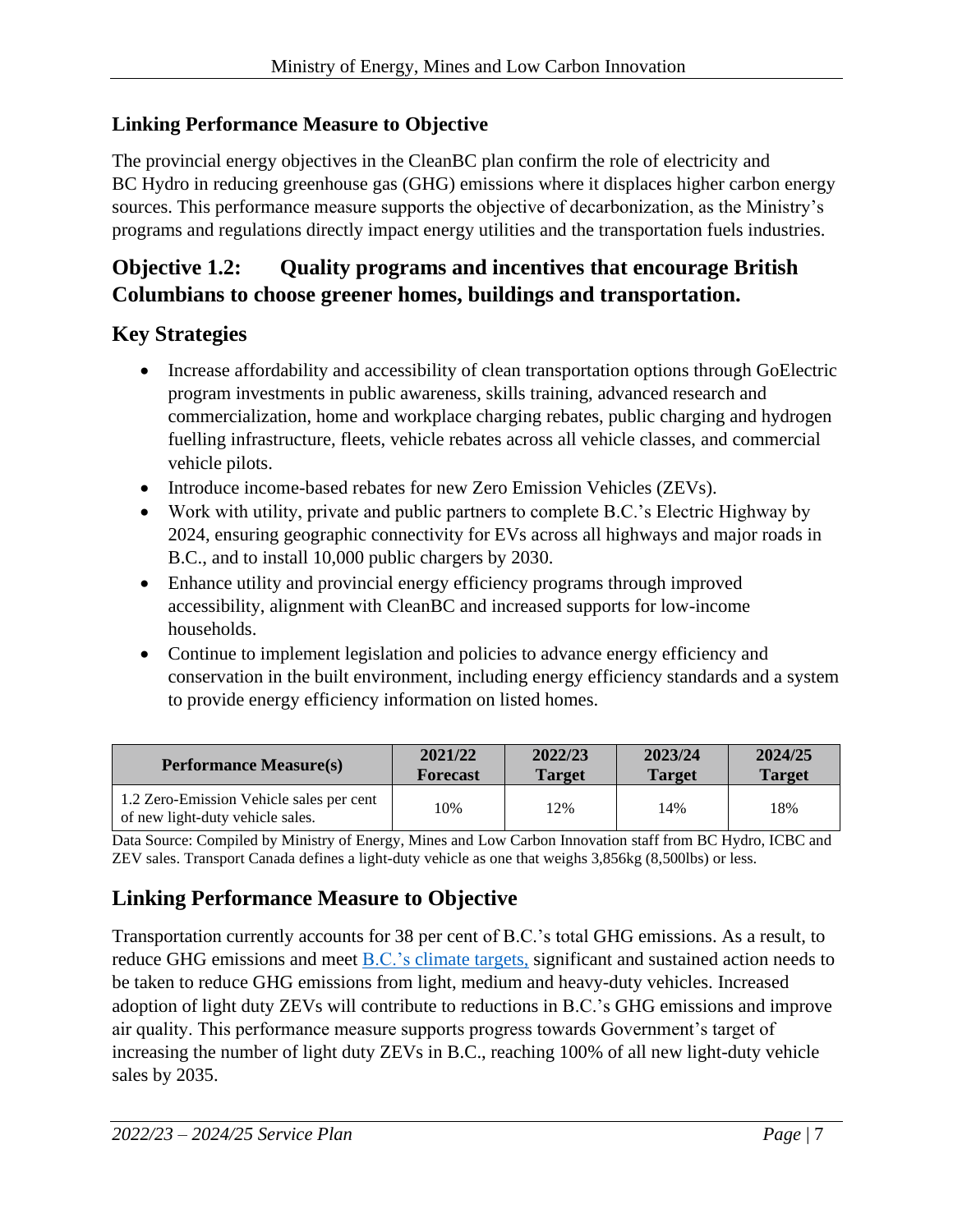**Goal 2: A sustainable and competitive mining sector that supports Indigenous reconciliation, reflects high environmental, social and governance (ESG) standards and contributes to the transition to a low carbon economy with responsibly produced minerals and metals.** 

**Objective 2.1: A strong, innovative mining sector that positions B.C. as a desirable and responsible jurisdiction for investment.**

#### **Key Strategies**

- Explore the potential implementation of a Mining Innovation Hub to support training in new technology, low carbon approaches, environmental management and regulatory excellence.
- Continue to implement the recommendations of the Mining Jobs Task Force.
- To support reconciliation with Indigenous peoples, continuously improve consultation and engagement processes on relevant permit applications and supporting work on strategic agreements for major mine developments.
- Continue to improve the approvals process for mining applications by implementing new governance and process approaches to major mines and regional operations.

| <b>Performance Measure(s)</b>                                               | 2021/22         | 2022/23       | 2023/24       | 2024/25       |
|-----------------------------------------------------------------------------|-----------------|---------------|---------------|---------------|
|                                                                             | <b>Forecast</b> | <b>Target</b> | <b>Target</b> | <b>Target</b> |
| 2.1 B.C.'s share of Canadian<br>mineral resource development<br>investments | 16%             | 17%           | 18%           | 19%           |

Data Source: Ministry of Energy, Mines and Low Carbon Innovation and Natural Resources Canada

## **Linking Performance Measure to Objective**

The Ministry continuously strives to attract long-term investment in B.C.'s mining sector and related service industries. Government can help to reduce risk and sustain investment levels through streamlined processes for mine project permitting, and this performance measure reflects B.C.'s efforts to achieve its objective.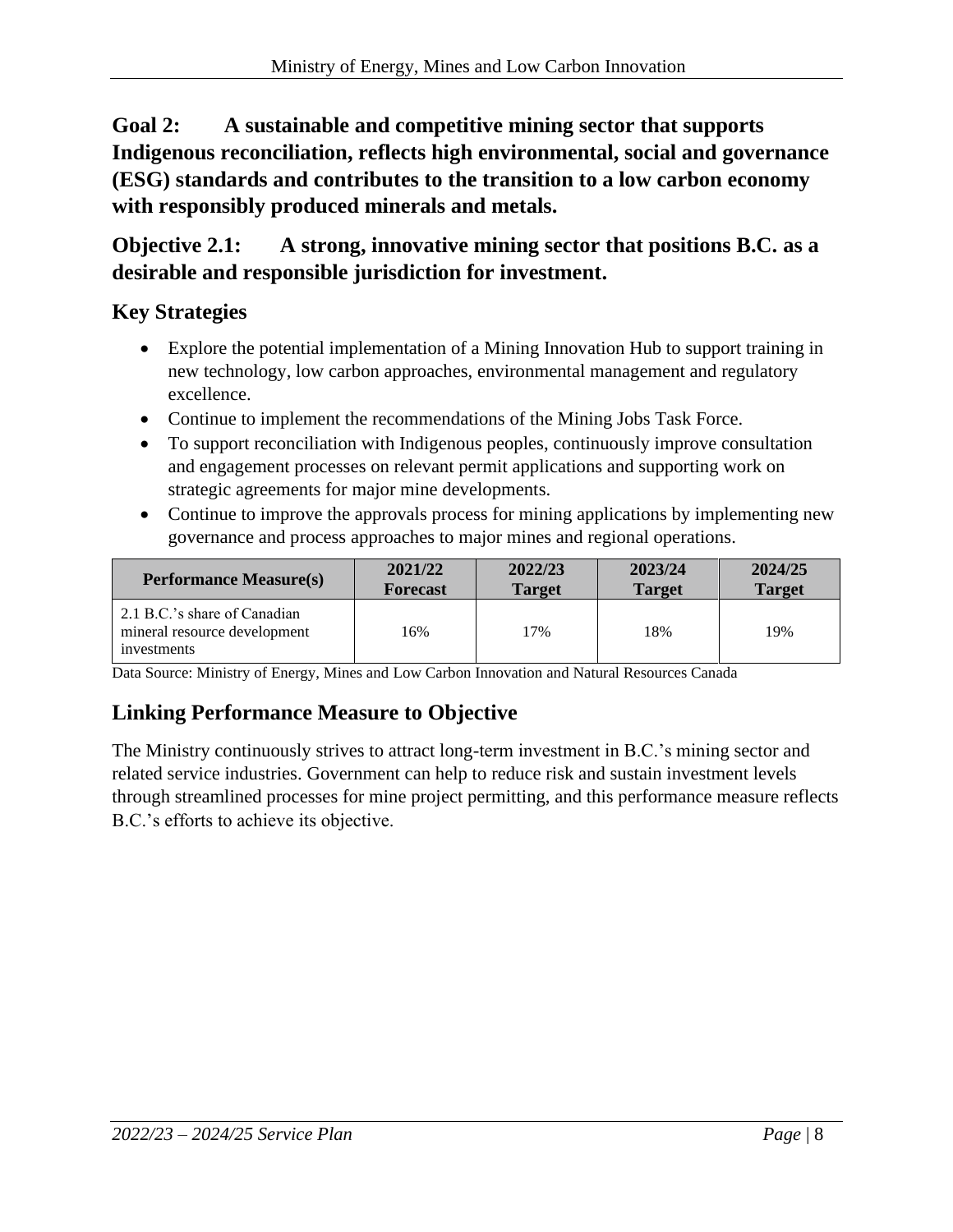## **Objective 2.2: Oversight of the mining industry is continuously improved to protect the environment, health and safety, and the public interest.**

#### **Key Strategies**

- Continue to review legislation and regulations to enhance the integrity of environmental, climate, health and safety standards.
- Ensure that owners of mining and exploration projects are bonded and responsible for environmental clean up costs associated with any abandoned projects.
- Continue implementing the newly created audit function to evaluate the effectiveness of the regulatory framework for mining in B.C.
- Implement actions in response to audit recommendations to support continuous improvement of the mining regulatory framework.
- Continue the work of the Code Review Committee to ensure the Health, Safety and Reclamation Code for Mines in B.C. is responsive to emerging trends and changing standards of practice and contributes to reconciliation with Indigenous nations.
- Ensure timely communication about health and safety incidents to support continuous improvement opportunities for mine operators.

| <b>Performance Measure(s)</b> | 2021/22         | 2022/23 | 2023/24 | 2024/25       |
|-------------------------------|-----------------|---------|---------|---------------|
|                               | <b>Forecast</b> | Target  | Target  | <b>Target</b> |
| 2.2 Minimum mine inspections  | .600            | .600    | .600    | .600          |

Data Source: Manually compiled by Ministry of Energy, Mines and Low Carbon Innovation.

## **Linking Performance Measure to Objective**

The Ministry's Mines Inspectors conduct inspections of mine sites to promote operator awareness of regulatory requirements, to verify compliance with the *Mines Act,* the Heath, Safety and Reclamation Code for Mines in B.C., and individual permit conditions, and to take enforcement action as necessary. Inspections are a key compliance verification tool to ensure the protection of the environment, human health and public safety.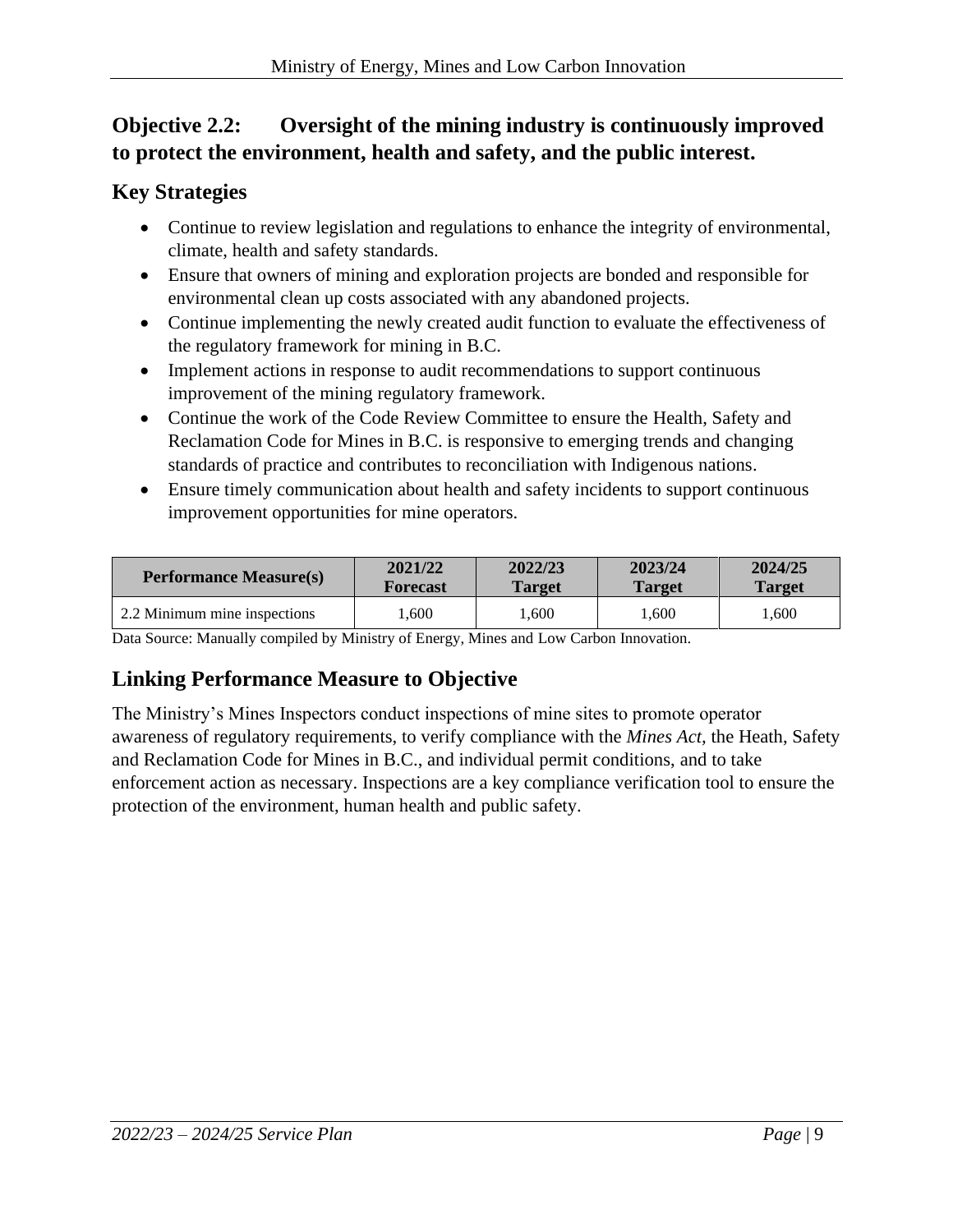#### **Goal 3: B.C.'s oil and gas industry reduces its carbon footprint in a manner that supports economic sustainability, advances Indigenous reconciliation and exhibits high environmental, social and governance (ESG) performance.**

#### **Objective 3.1: Policies, technologies and processes that support the reduction of greenhouse gas (GHG) emissions in the oil and gas sector.**

This Objective supports Government's climate goals and the implementation of the CleanBC Roadmap to 2030 in relation to the oil and gas sector.

#### **Key Strategies**

- Work with the BC Oil and Gas Commission and the Climate Action Secretariat (CAS) to develop a policy framework that requires new oil and gas facilities to minimize greenhouse gas emissions as much as possible and achieve net zero emissions by 2050.
- Work with the BC Oil and Gas Commission and CAS on the development of a sectorspecific approach to reducing methane emissions through world-class regulations and research, an integrated methane measurement and monitoring program, and the promotion of innovative technologies.
- Encourage industry to invest in clean technologies through infrastructure royalty credit programs.
- Work with the BC Oil and Gas Commission and CAS to ensure an appropriate enabling environment to support the deployment of carbon capture and sequestration to reduce carbon dioxide emissions from the oil and gas sector.

| <b>Performance Measure(s)</b>                                                                                                            | 2021/22         | 2022/23           | 2023/24           | 2024/25           |
|------------------------------------------------------------------------------------------------------------------------------------------|-----------------|-------------------|-------------------|-------------------|
|                                                                                                                                          | <b>Forecast</b> | <b>Target</b>     | <b>Target</b>     | <b>Target</b>     |
| 3.1 Annual GHG reductions from<br>infrastructure improvements under<br>infrastructure royalty credit<br>programs offered by the Province | 163,000 tonnes  | 210,000<br>tonnes | 290,000<br>tonnes | 410,000<br>tonnes |

Data Source: Ministry of Energy, Mines and Low Carbon Innovation

#### **Linking Performance Measure to Objective**

This measure tracks the GHG reductions from oil and gas infrastructure royalty programs, which directly relates to the environmentally sustainable development of oil and gas resources in B.C. These targets align with the Province's legislated GHG reduction targets: 40 per cent below 2007 levels by 2030, 60 per cent by 2040 and 80 per cent by 2050. Through royalty deductions, infrastructure royalty programs partner with industry in projects to advance new technologies and processes that reduce methane emissions and promote innovative infrastructure including electrification projects to support reaching GHG emission reduction targets. The purpose of the programs is to help achieve GHG reduction goals and methane reduction targets, while also facilitating job creation, rural development and maintaining competitiveness.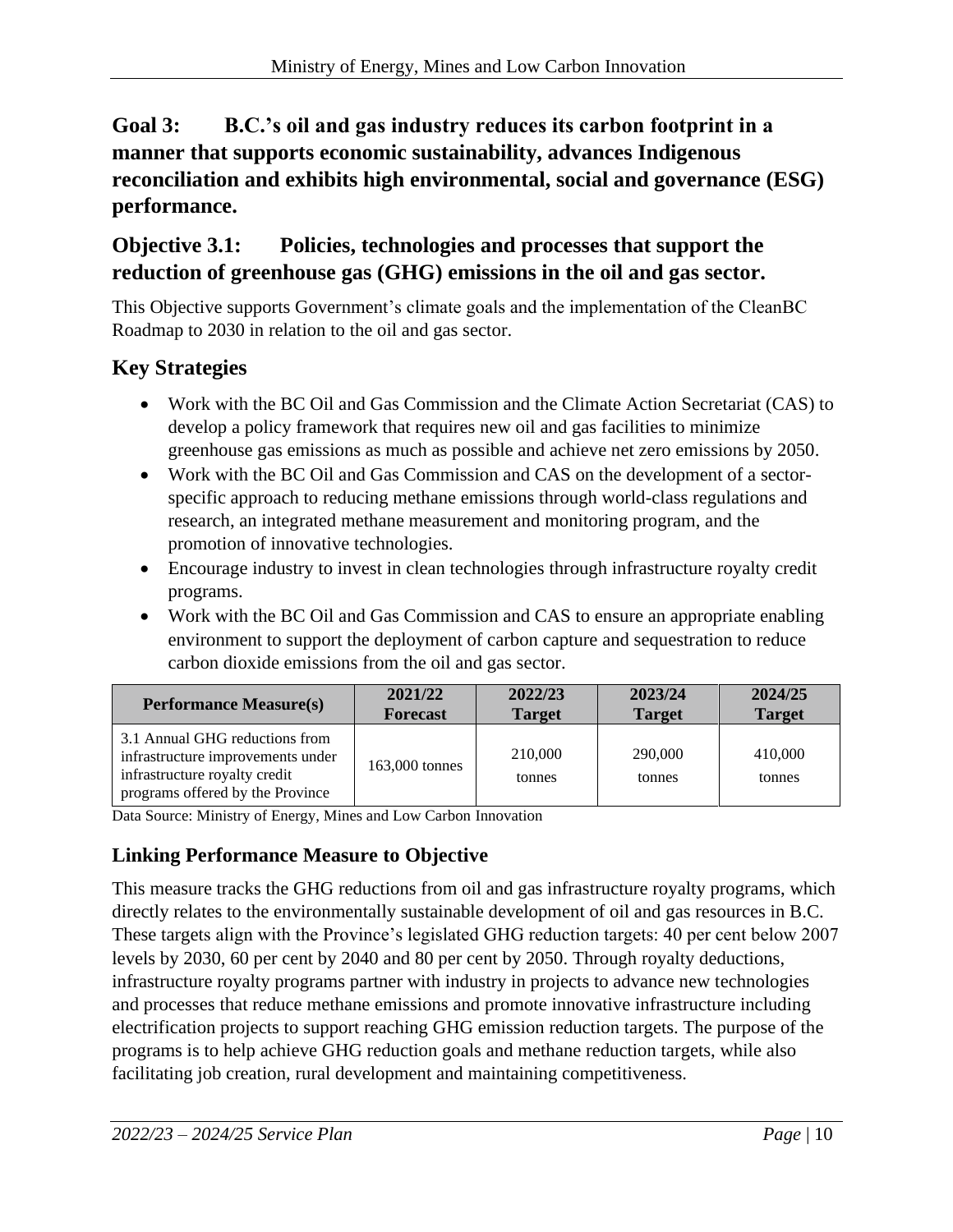In order to receive royalty deductions under the infrastructure programs, project proponents for emission reduction projects must submit an Emissions Reductions Report that provides a summary of emissions reductions attributed to completion of the project and include a Verification Statement provided by an accredited third-party.

A change to this performance measure may occur within the three-year period of the service plan as a result of the royalty review and subsequent changes to infrastructure royalty credit programs.

#### **Objective 3.2: Value-added development of B.C.'s oil and gas resources to maximize the benefits to all British Columbians and provide a fair return from our resources.**

#### **Key Strategies**

- Promote price transparency and public accountability in the gasoline and diesel market through the implementation of the *Fuel Price Transparency Act*.
- Continue to review B.C.'s oil and gas royalty credits to ensure they meet the province's goals for economic development, economic reconciliation with Indigenous peoples, a fair return on public resources and environmental protection.
- Oversee and support the continued implementation of the LNG Canada Project to ensure government's goals and expectations are being met.
- Add value to B.C.'s abundant natural gas resources by continuing to work with industry, Indigenous Peoples, BC Hydro, and the Climate Action Secretariat to ensure oil and gas development and related infrastructure supports CleanBC and clean growth.
- Seek to update the LNG framework and work with companies involved in or pursuing LNG projects to implement the approach.

| <b>Performance Measure(s)</b>                                                                                 | 2021/22         | 2022/23       | 2023/24       | 2024/25       |
|---------------------------------------------------------------------------------------------------------------|-----------------|---------------|---------------|---------------|
|                                                                                                               | <b>Forecast</b> | <b>Target</b> | <b>Target</b> | <b>Target</b> |
| 3.2 Relative annual investment in<br>natural gas and oil exploration and<br>development (B.C. as % of Canada) | 14%             | 14%           | 14%           | 14%           |

Data Source: Ministry of Energy, Mines and Low Carbon Innovation based on Canadian Association of Petroleum Producers Net Cash Expenditure historical data and forecasts for 2020. All data is only available and provided by calendar year.

## **Linking Performance Measure to Objective**

Investment in the development of and reducing emissions from B.C.'s oil and gas resources are important for maximizing value to British Columbians. Maintaining B.C.'s share of annual investment in Canadian oil and gas resources, including value-added oil and gas development, to support job creation, economic growth, and infrastructure development in B.C. is important to provincial revenues and economic growth. The target is set to maintain B.C.'s share of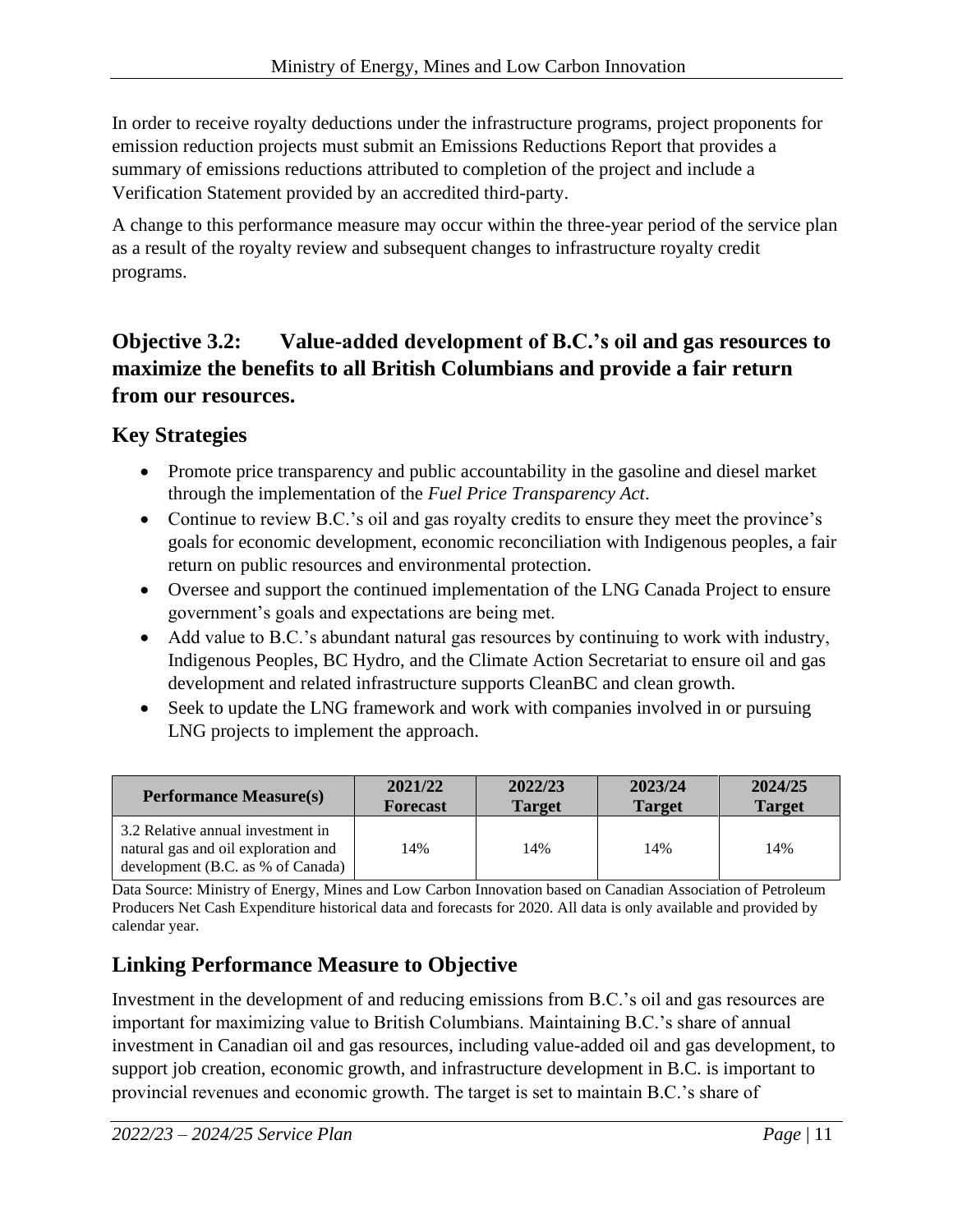investment at a level consistent with recent years reflecting government's goal to see the responsible development of the province's resources.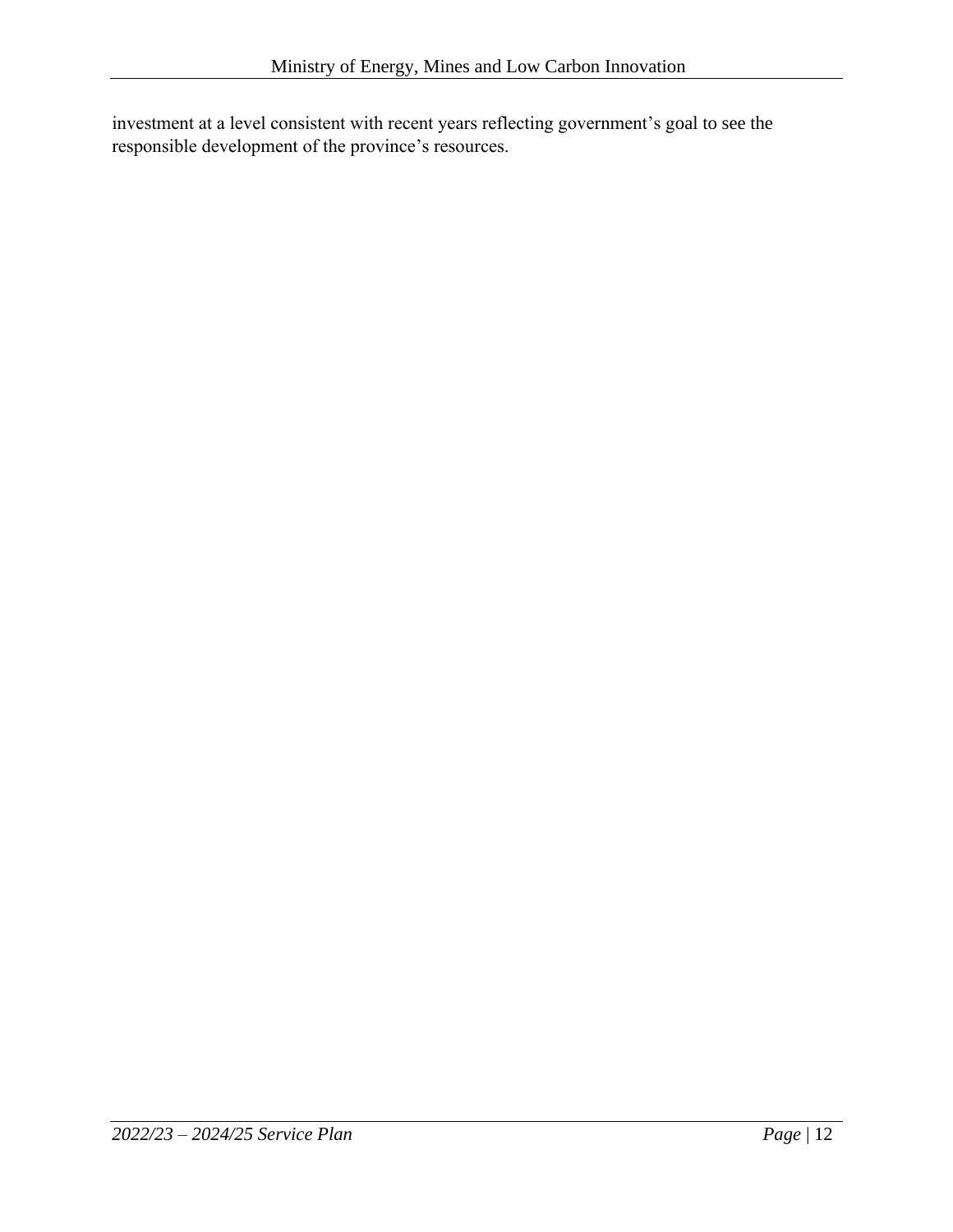## <span id="page-12-0"></span>**Financial Summary**

| <b>Core Business Area</b>                       | 2021/22<br><b>Restated</b><br>Estimates <sup>1</sup>              | 2022/23<br><b>Estimates</b>       | 2023/24<br>Plan | 2024/25<br>Plan |
|-------------------------------------------------|-------------------------------------------------------------------|-----------------------------------|-----------------|-----------------|
|                                                 |                                                                   | <b>Operating Expenses (\$000)</b> |                 |                 |
| Mines Competitiveness and<br>Authorizations     | 18,487                                                            | 24,551                            | 24,695          | 20,051          |
| Mines Health, Safety and<br>Enforcement         | 10,674                                                            | 12,693                            | 12,693          | 12,693          |
| Electricity and Alternative Energy              | 39,347                                                            | 38,888                            | 39,414          | 39,526          |
| Oil and Gas                                     | 16,855                                                            | 17,271                            | 17,280          | 17,288          |
| Strategic and Indigenous Affairs                | 2,515                                                             | 2,515                             | 2,515           | 2,515           |
| <b>Executive and Support Services</b>           | 12,131                                                            | 13,638                            | 14,120          | 12,812          |
| Innovative Clean Energy Fund<br>Special Account | 8,103                                                             | 2,403                             | 10,103          | 7,903           |
| <b>Total</b>                                    | 108,112                                                           | 111,959                           | 120,820         | 112,788         |
|                                                 | Ministry Capital Expenditures (Consolidated Revenue Fund) (\$000) |                                   |                 |                 |
| <b>Executive and Support Services</b>           | 299                                                               | 586                               | 333             | 333             |
| <b>Total</b>                                    | 299                                                               | 586                               | 333             | 333             |
|                                                 | <sup>2</sup> Other Financing Transactions (\$000)                 |                                   |                 |                 |
| Oil and Gas Commission Receipts                 | (41, 574)                                                         | (44,000)                          | (45,000)        | (46,000)        |
| Oil and Gas Commission<br>Disbursements         | 41,574                                                            | 44,000                            | 45,000          | 46,000          |
| Net Cash Requirements (Source)                  | 0,000                                                             | 0,000                             | 0,000           | 0,000           |
| <b>Total Receipts</b>                           | (41,574)                                                          | (44,000)                          | (45,000)        | (46,000)        |
| <b>Total Disbursements</b>                      | 41,574                                                            | 44,000                            | 45,000          | 46,000          |
| <b>Total Net Cash Requirements</b><br>(Source)  | 0,000                                                             | 0,000                             | 0,000           | 0,000           |

<sup>1</sup> For comparative purposes, amounts shown for 2021/22 have been restated to be consistent with the presentation of the *2022/23 Estimates*.

<sup>2</sup> The ministry collects production levies (operating) and OSRF revenues on behalf of the Oil and Gas Commission, but not pipeline revenues.

\* Further information on program funding and vote recoveries is available in the [Estimates and Supplement to the](http://www.bcbudget.gov.bc.ca/)  [Estimates.](http://www.bcbudget.gov.bc.ca/)